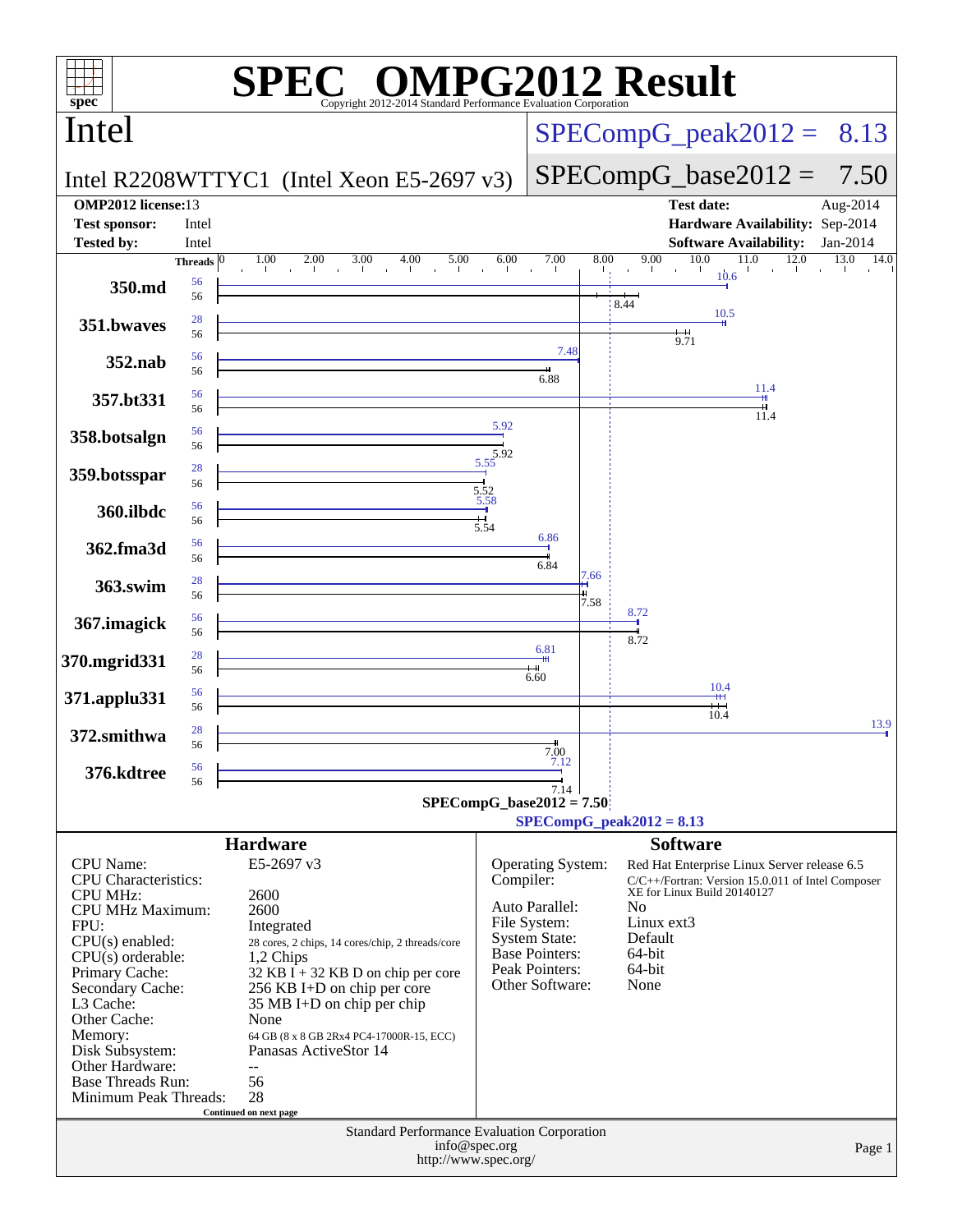

# **[SPEC OMPG2012 Result](http://www.spec.org/auto/omp2012/Docs/result-fields.html#SPECOMPG2012Result)**

## Intel

### $SPECompG_peak2012 = 8.13$  $SPECompG_peak2012 = 8.13$

 $SPECompG_base2012 = 7.50$  $SPECompG_base2012 = 7.50$ 

### Intel R2208WTTYC1 (Intel Xeon E5-2697 v3)

### **[OMP2012 license:](http://www.spec.org/auto/omp2012/Docs/result-fields.html#OMP2012license)**13 **[Test date:](http://www.spec.org/auto/omp2012/Docs/result-fields.html#Testdate)** Aug-2014

**[Test sponsor:](http://www.spec.org/auto/omp2012/Docs/result-fields.html#Testsponsor)** Intel **[Hardware Availability:](http://www.spec.org/auto/omp2012/Docs/result-fields.html#HardwareAvailability)** Sep-2014

[Maximum Peak Threads:](http://www.spec.org/auto/omp2012/Docs/result-fields.html#MaximumPeakThreads) 56

**[Tested by:](http://www.spec.org/auto/omp2012/Docs/result-fields.html#Testedby)** Intel **[Software Availability:](http://www.spec.org/auto/omp2012/Docs/result-fields.html#SoftwareAvailability)** Jan-2014

|                            |           |                                                                            |               |                                                                                                                                                                                                                                                                                                                                                                                                                                                                                                                                                                                      |               | <b>Results Table</b>                        |               |    |                               |                      |                                                                                                                                                |                      |                       |                             |
|----------------------------|-----------|----------------------------------------------------------------------------|---------------|--------------------------------------------------------------------------------------------------------------------------------------------------------------------------------------------------------------------------------------------------------------------------------------------------------------------------------------------------------------------------------------------------------------------------------------------------------------------------------------------------------------------------------------------------------------------------------------|---------------|---------------------------------------------|---------------|----|-------------------------------|----------------------|------------------------------------------------------------------------------------------------------------------------------------------------|----------------------|-----------------------|-----------------------------|
|                            |           |                                                                            |               | <b>Base</b>                                                                                                                                                                                                                                                                                                                                                                                                                                                                                                                                                                          |               |                                             |               |    |                               |                      | <b>Peak</b>                                                                                                                                    |                      |                       |                             |
| <b>Benchmark</b><br>350.md | 56        | Threads Seconds<br>530                                                     | Ratio<br>8.74 | <b>Seconds</b><br>589                                                                                                                                                                                                                                                                                                                                                                                                                                                                                                                                                                | Ratio<br>7.86 | Seconds<br>549                              | Ratio<br>8.44 | 56 | <b>Threads Seconds</b><br>439 | <b>Ratio</b><br>10.6 | <b>Seconds</b><br>438                                                                                                                          | <b>Ratio</b><br>10.6 | <b>Seconds</b><br>438 | <b>Ratio</b><br><b>10.6</b> |
| 351.bwaves                 | 56        | 463                                                                        | 9.79          | 477                                                                                                                                                                                                                                                                                                                                                                                                                                                                                                                                                                                  | 9.51          | 467                                         | 9.71          | 28 | 433                           | 10.5                 | 430                                                                                                                                            | 10.5                 | 431                   | 10.5                        |
| $352$ .nab                 | 56        | 564                                                                        | 6.89          | 571                                                                                                                                                                                                                                                                                                                                                                                                                                                                                                                                                                                  | 6.81          | 566                                         | 6.88          | 56 | 520                           | 7.48                 | 520                                                                                                                                            | 7.48                 | 520                   | 7.48                        |
| 357.bt331                  | 56        | 416                                                                        | 11.4          | 419                                                                                                                                                                                                                                                                                                                                                                                                                                                                                                                                                                                  | 11.3          | 417                                         | 11.4          | 56 | 416                           | 11.4                 | 419                                                                                                                                            | 11.3                 | 417                   | <b>11.4</b>                 |
| 358.botsalgn               | 56        | 735                                                                        | 5.92          | 735                                                                                                                                                                                                                                                                                                                                                                                                                                                                                                                                                                                  | 5.92          | 735                                         | 5.92          | 56 | 735                           | 5.92                 | 735                                                                                                                                            | 5.92                 | 735                   | 5.92                        |
| 359.botsspar               | 56        | 949                                                                        | 5.53          | 952                                                                                                                                                                                                                                                                                                                                                                                                                                                                                                                                                                                  | 5.52          | 952                                         | 5.52          | 28 | 945                           | 5.55                 | 946                                                                                                                                            | 5.55                 | 945                   | 5.55                        |
| 360.ilbdc                  | 56        | 640                                                                        | 5.56          | 658                                                                                                                                                                                                                                                                                                                                                                                                                                                                                                                                                                                  | 5.41          | 643                                         | 5.54          | 56 | 640                           | 5.57                 | 637                                                                                                                                            | 5.59                 | 638                   | 5.58                        |
| $362$ .fma $3d$            | 56        | 556                                                                        | 6.83          | 553                                                                                                                                                                                                                                                                                                                                                                                                                                                                                                                                                                                  | 6.87          | 555                                         | 6.84          | 56 | 554                           | 6.86                 | 555                                                                                                                                            | 6.85                 | 554                   | 6.86                        |
| 363.swim                   | 56        | 594                                                                        | 7.63          | 597                                                                                                                                                                                                                                                                                                                                                                                                                                                                                                                                                                                  | 7.58          | 599                                         | 7.57          | 28 | 590                           | 7.68                 | 591                                                                                                                                            | 7.66                 | 600                   | 7.55                        |
| 367. imagick               | 56        | 808                                                                        | 8.70          | 806                                                                                                                                                                                                                                                                                                                                                                                                                                                                                                                                                                                  | 8.72          | 806                                         | 8.72          | 56 | 808                           | 8.70                 | 806                                                                                                                                            | 8.73                 | 806                   | 8.72                        |
| 370.mgrid331               | 56        | 686                                                                        | 6.45          | 664                                                                                                                                                                                                                                                                                                                                                                                                                                                                                                                                                                                  | 6.65          | 670                                         | 6.60          | 28 | 645                           | 6.85                 | 649                                                                                                                                            | 6.81                 | 655                   | 6.75                        |
| $371$ .applu $331$         | 56        | 574                                                                        | 10.5          | 583                                                                                                                                                                                                                                                                                                                                                                                                                                                                                                                                                                                  | 10.4          | 592                                         | 10.2          | 56 | 585                           | 10.4                 | 581                                                                                                                                            | <b>10.4</b>          | 576                   | 10.5                        |
| 372.smithwa                | 56        | 767                                                                        | 6.99          | 762                                                                                                                                                                                                                                                                                                                                                                                                                                                                                                                                                                                  | 7.04          | 766                                         | 7.00          | 28 | 386                           | 13.9                 | 387                                                                                                                                            | 13.8                 | 386                   | <b>13.9</b>                 |
| 376.kdtree                 | 56        | 631                                                                        | 7.14          | 630                                                                                                                                                                                                                                                                                                                                                                                                                                                                                                                                                                                  | 7.14          | 631                                         | 7.13          | 56 | 632                           | 7.12                 | 632                                                                                                                                            | 7.12                 | 631                   | 7.13                        |
|                            |           |                                                                            |               |                                                                                                                                                                                                                                                                                                                                                                                                                                                                                                                                                                                      |               |                                             |               |    |                               |                      | Results appear in the order in which they were run. Bold underlined text indicates a median measurement.                                       |                      |                       |                             |
|                            | caution.) | From /proc/cpuinfo<br>56 "processors"<br>cpu cores $: 14$<br>siblings : 28 |               | \$Rev: 395 \$ \$Date:: 2012-07-25 #\$ 8f8c0fe9e19c658963a1e67685e50647<br>running on ehk320 Mon Aug 18 09:36:31 2014<br>This section contains SUT (System Under Test) info as seen by<br>some common utilities. To remove or add to this section, see:<br>http://www.spec.org/omp2012/Docs/config.html#sysinfo<br>model name: $Intel(R)$ Xeon $(R)$ CPU E5-2697 v3 @ 2.60GHz<br>2 "physical id"s (chips)<br>following excerpts from /proc/cpuinfo might not be reliable.<br>physical 0: cores 0 1 2 3 4 5 6 8 9 10 11 12 13 14<br>physical 1: cores 0 1 2 3 4 5 6 8 9 10 11 12 13 14 |               |                                             |               |    |                               |                      | Sysinfo program /panfs/projects/innl/aknyaze1/OMP2012/1.0/Docs/sysinfo<br>cores, siblings (Caution: counting these is hw and system dependent. | Use with             | The                   |                             |
|                            |           | cache size : 35840 KB                                                      |               |                                                                                                                                                                                                                                                                                                                                                                                                                                                                                                                                                                                      |               |                                             |               |    |                               |                      |                                                                                                                                                |                      |                       |                             |
|                            | MemTotal: | From /proc/meminfo                                                         |               | 65837336 kB                                                                                                                                                                                                                                                                                                                                                                                                                                                                                                                                                                          |               |                                             |               |    |                               |                      |                                                                                                                                                |                      |                       |                             |
|                            |           |                                                                            |               |                                                                                                                                                                                                                                                                                                                                                                                                                                                                                                                                                                                      |               | Continued on next page                      |               |    |                               |                      |                                                                                                                                                |                      |                       |                             |
|                            |           |                                                                            |               |                                                                                                                                                                                                                                                                                                                                                                                                                                                                                                                                                                                      |               | Standard Performance Evaluation Corporation |               |    |                               |                      |                                                                                                                                                |                      |                       |                             |

### [info@spec.org](mailto:info@spec.org) <http://www.spec.org/>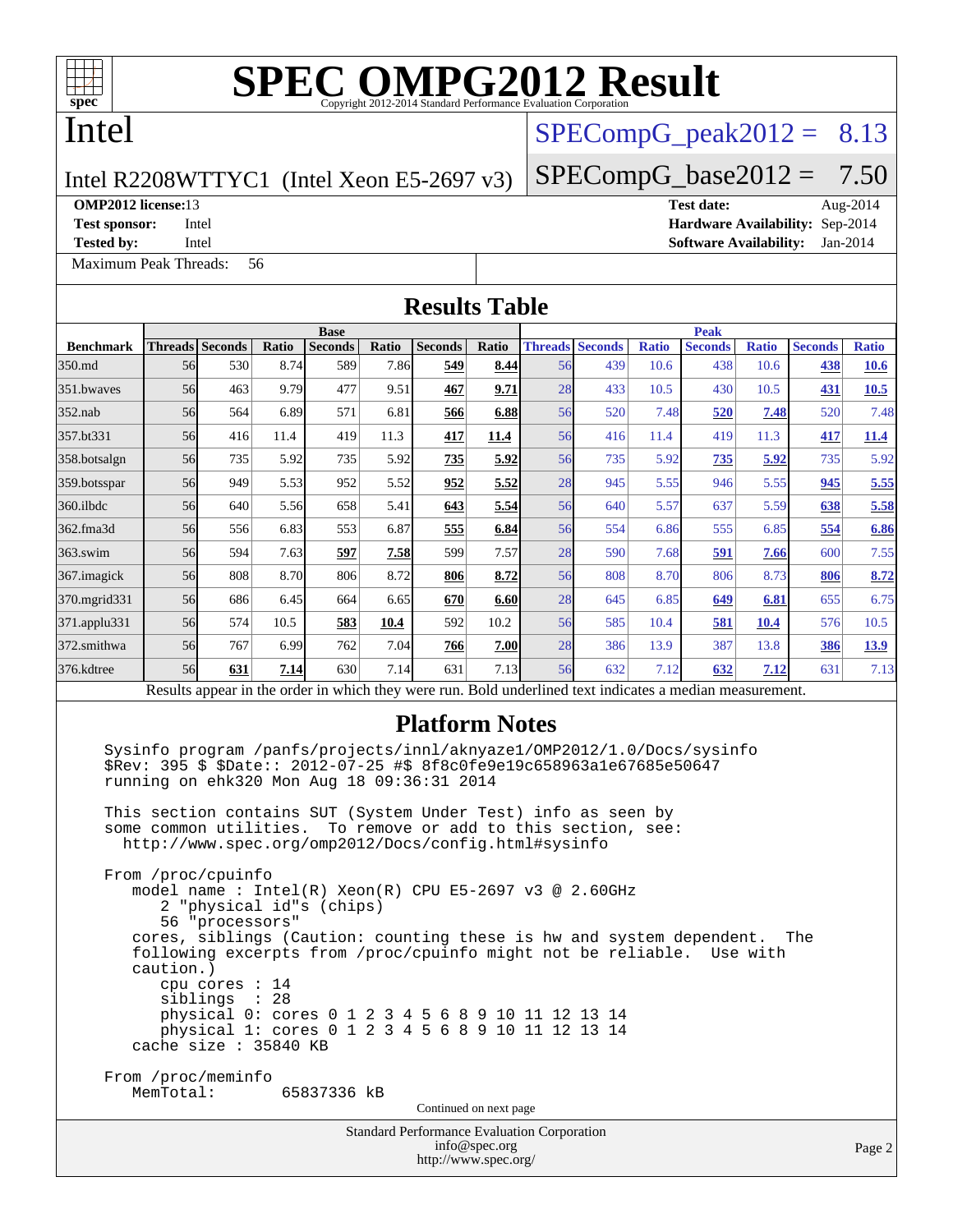

Intel

# **[SPEC OMPG2012 Result](http://www.spec.org/auto/omp2012/Docs/result-fields.html#SPECOMPG2012Result)**

 $SPECompG<sub>peak2012</sub> = 8.13$ 

 $SPECompG_base2012 = 7.50$  $SPECompG_base2012 = 7.50$ 

Intel R2208WTTYC1 (Intel Xeon E5-2697 v3)

**[OMP2012 license:](http://www.spec.org/auto/omp2012/Docs/result-fields.html#OMP2012license)**13 **[Test date:](http://www.spec.org/auto/omp2012/Docs/result-fields.html#Testdate)** Aug-2014 **[Test sponsor:](http://www.spec.org/auto/omp2012/Docs/result-fields.html#Testsponsor)** Intel **[Hardware Availability:](http://www.spec.org/auto/omp2012/Docs/result-fields.html#HardwareAvailability)** Sep-2014 **[Tested by:](http://www.spec.org/auto/omp2012/Docs/result-fields.html#Testedby)** Intel **[Software Availability:](http://www.spec.org/auto/omp2012/Docs/result-fields.html#SoftwareAvailability)** Jan-2014

Page 3

### **[Platform Notes \(Continued\)](http://www.spec.org/auto/omp2012/Docs/result-fields.html#PlatformNotes)**

HugePages\_Total: 0<br>Hugepagesize: 2048 kB Hugepagesize:

 /usr/bin/lsb\_release -d Red Hat Enterprise Linux Server release 6.5 (Santiago)

 From /etc/\*release\* /etc/\*version\* redhat-release: Red Hat Enterprise Linux Server release 6.5 (Santiago) system-release: Red Hat Enterprise Linux Server release 6.5 (Santiago) system-release-cpe: cpe:/o:redhat:enterprise\_linux:6server:ga:server

 uname -a: Linux ehk320 2.6.32-358.6.2.el6.x86 64.crt1 #4 SMP Fri May 17 15:33:33 MDT 2013 x86\_64 x86\_64 x86\_64 GNU/Linux

run-level 3 Aug 14 14:34

 SPEC is set to: /panfs/projects/innl/aknyaze1/OMP2012/1.0 Filesystem Type Size Used Avail Use% Mounted on panfs://36.101.211.1/projects panfs 32T 31T 1006G 97% /panfs/projects

Cannot run dmidecode; consider saying 'chmod +s /usr/sbin/dmidecode'

(End of data from sysinfo program)

### **[General Notes](http://www.spec.org/auto/omp2012/Docs/result-fields.html#GeneralNotes)**

```
Standard Performance Evaluation Corporation
                                     info@spec.org
                                   http://www.spec.org/
========================================================================
System settings notes:
  Intel Turbo Boost Technology (Turbo) : Disabled
========================================================================
General OMP Library Settings
  KMP_LIBRARY=turnaround
  KMP_STACKSIZE=256M
  KMP_BLOCKTIME=infinite
  OMP_DYNAMIC=FALSE
  OMP_NESTED=FALSE
  OMP_SCHEDULE=static
========================================================================
General base OMP Library Settings
  ENV_KMP_AFFINITY=compact,0
========================================================================
General peak OMP Library Settings
  ENV_KMP_AFFINITY=compact,0
========================================================================
Per benchmark peak OMP Library Settings
                                   Continued on next page
```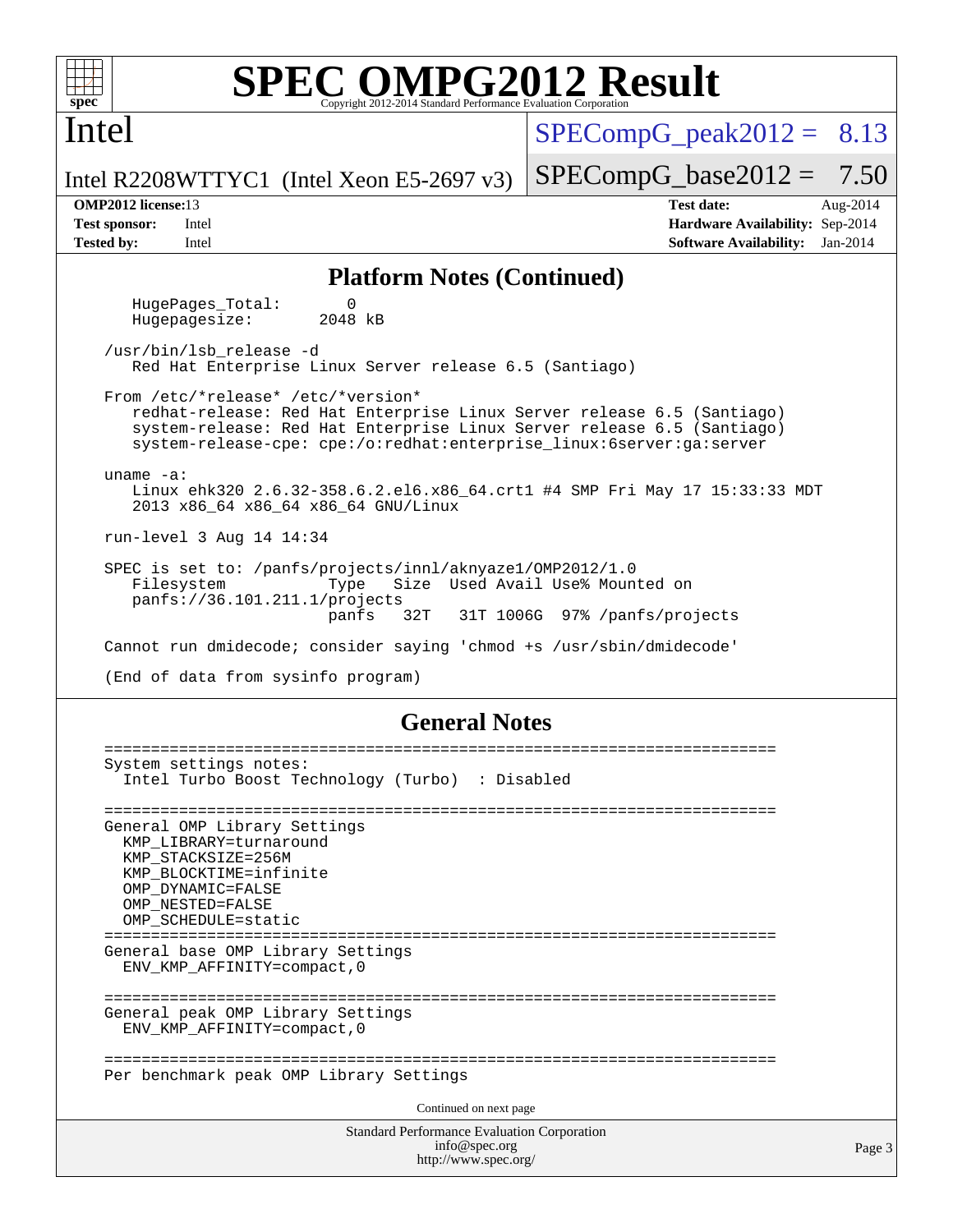

# **[SPEC OMPG2012 Result](http://www.spec.org/auto/omp2012/Docs/result-fields.html#SPECOMPG2012Result)**

### Intel

 $SPECompG_peak2012 = 8.13$  $SPECompG_peak2012 = 8.13$ 

Intel R2208WTTYC1 (Intel Xeon E5-2697 v3)

**[Tested by:](http://www.spec.org/auto/omp2012/Docs/result-fields.html#Testedby)** Intel **[Software Availability:](http://www.spec.org/auto/omp2012/Docs/result-fields.html#SoftwareAvailability)** Jan-2014

 $SPECompG_base2012 = 7.50$  $SPECompG_base2012 = 7.50$ **[OMP2012 license:](http://www.spec.org/auto/omp2012/Docs/result-fields.html#OMP2012license)**13 **[Test date:](http://www.spec.org/auto/omp2012/Docs/result-fields.html#Testdate)** Aug-2014 **[Test sponsor:](http://www.spec.org/auto/omp2012/Docs/result-fields.html#Testsponsor)** Intel **[Hardware Availability:](http://www.spec.org/auto/omp2012/Docs/result-fields.html#HardwareAvailability)** Sep-2014

### **[General Notes \(Continued\)](http://www.spec.org/auto/omp2012/Docs/result-fields.html#GeneralNotes)**

| 351.bwaves: peak:<br>ENV KMP AFFINITY=compact, 1<br>ENV OMP SCHEDULE=static, 1 |  |
|--------------------------------------------------------------------------------|--|
| 359.botsspar: peak:<br>ENV KMP AFFINITY=compact, 1<br>ENV OMP SCHEDULE=quided  |  |
| 363.swim:peak:<br>ENV KMP AFFINITY=compact, 1                                  |  |
| $370.\text{mgrid}331:\text{peak}:$<br>ENV KMP AFFINITY=compact, 1              |  |
| 372.smithwa:peak:<br>ENV OMP SCHEDULE=static, 1                                |  |

### **[Base Compiler Invocation](http://www.spec.org/auto/omp2012/Docs/result-fields.html#BaseCompilerInvocation)**

[C benchmarks](http://www.spec.org/auto/omp2012/Docs/result-fields.html#Cbenchmarks): [icc](http://www.spec.org/omp2012/results/res2014q3/omp2012-20140819-00057.flags.html#user_CCbase_intel_icc_a87c68a857bc5ec5362391a49d3a37a6)

[C++ benchmarks:](http://www.spec.org/auto/omp2012/Docs/result-fields.html#CXXbenchmarks) [icpc](http://www.spec.org/omp2012/results/res2014q3/omp2012-20140819-00057.flags.html#user_CXXbase_intel_icpc_2d899f8d163502b12eb4a60069f80c1c)

[Fortran benchmarks](http://www.spec.org/auto/omp2012/Docs/result-fields.html#Fortranbenchmarks): [ifort](http://www.spec.org/omp2012/results/res2014q3/omp2012-20140819-00057.flags.html#user_FCbase_intel_ifort_8a5e5e06b19a251bdeaf8fdab5d62f20)

## **[Base Portability Flags](http://www.spec.org/auto/omp2012/Docs/result-fields.html#BasePortabilityFlags)**

```
 350.md: -FR
 357.bt331: -mcmodel=medium
  363.swim: -mcmodel=medium
367.imagick: -std=c99
```
## **[Base Optimization Flags](http://www.spec.org/auto/omp2012/Docs/result-fields.html#BaseOptimizationFlags)**

[C benchmarks](http://www.spec.org/auto/omp2012/Docs/result-fields.html#Cbenchmarks):

[-O3](http://www.spec.org/omp2012/results/res2014q3/omp2012-20140819-00057.flags.html#user_CCbase_f-O3) [-openmp](http://www.spec.org/omp2012/results/res2014q3/omp2012-20140819-00057.flags.html#user_CCbase_f-openmp) [-ipo](http://www.spec.org/omp2012/results/res2014q3/omp2012-20140819-00057.flags.html#user_CCbase_f-ipo_84062ab53814f613187d02344b8f49a7) [-xCORE-AVX2](http://www.spec.org/omp2012/results/res2014q3/omp2012-20140819-00057.flags.html#user_CCbase_f-xCORE-AVX2) [-ansi-alias](http://www.spec.org/omp2012/results/res2014q3/omp2012-20140819-00057.flags.html#user_CCbase_f-ansi-alias)

Continued on next page

Standard Performance Evaluation Corporation [info@spec.org](mailto:info@spec.org) <http://www.spec.org/>

Page 4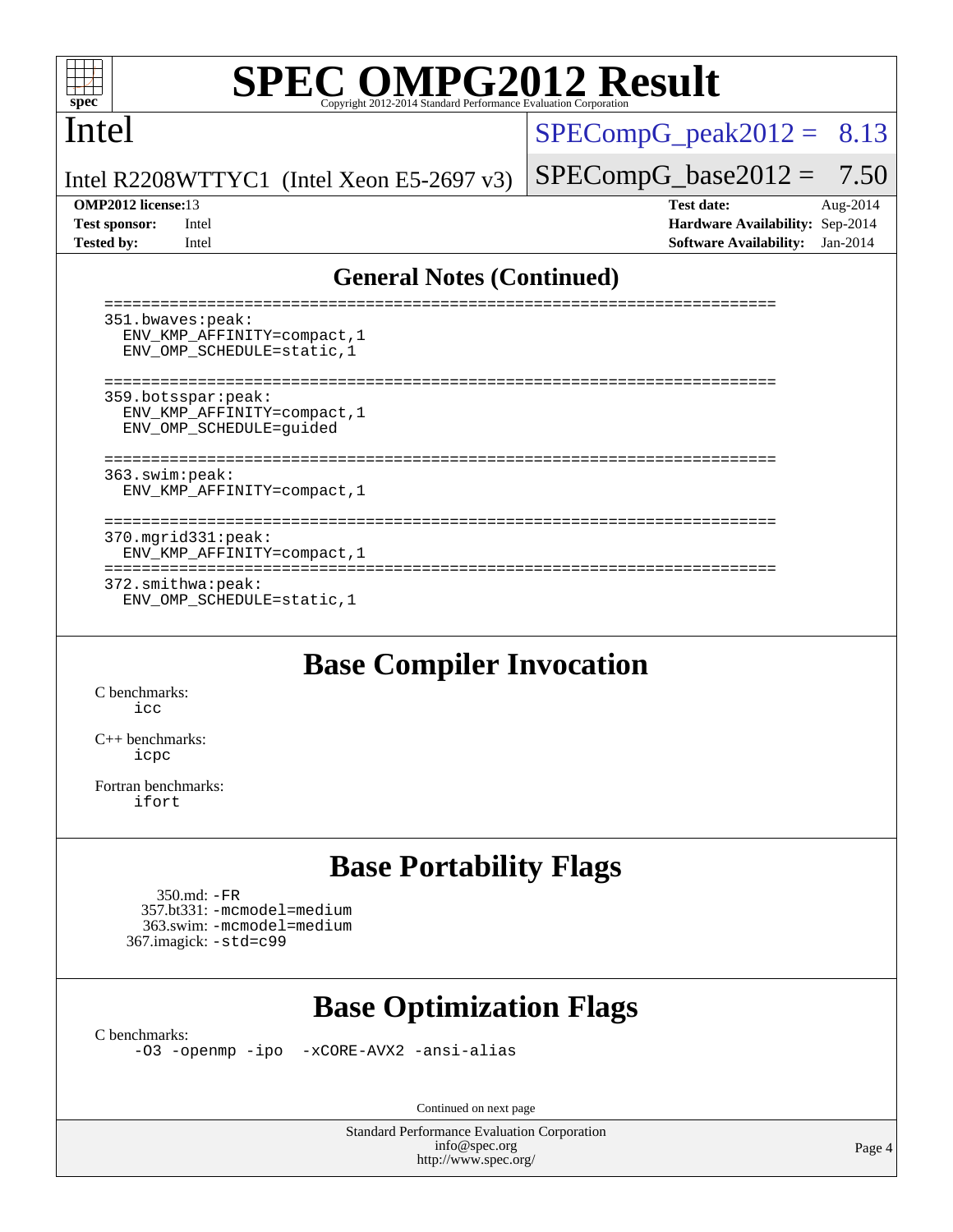

# **[SPEC OMPG2012 Result](http://www.spec.org/auto/omp2012/Docs/result-fields.html#SPECOMPG2012Result)**

Intel

 $SPECompG_peak2012 = 8.13$  $SPECompG_peak2012 = 8.13$ 

 $SPECompG_base2012 = 7.50$  $SPECompG_base2012 = 7.50$ 

Intel R2208WTTYC1 (Intel Xeon E5-2697 v3)

**[OMP2012 license:](http://www.spec.org/auto/omp2012/Docs/result-fields.html#OMP2012license)**13 **[Test date:](http://www.spec.org/auto/omp2012/Docs/result-fields.html#Testdate)** Aug-2014 **[Test sponsor:](http://www.spec.org/auto/omp2012/Docs/result-fields.html#Testsponsor)** Intel **[Hardware Availability:](http://www.spec.org/auto/omp2012/Docs/result-fields.html#HardwareAvailability)** Sep-2014 **[Tested by:](http://www.spec.org/auto/omp2012/Docs/result-fields.html#Testedby)** Intel **[Software Availability:](http://www.spec.org/auto/omp2012/Docs/result-fields.html#SoftwareAvailability)** Jan-2014

## **[Base Optimization Flags \(Continued\)](http://www.spec.org/auto/omp2012/Docs/result-fields.html#BaseOptimizationFlags)**

[C++ benchmarks:](http://www.spec.org/auto/omp2012/Docs/result-fields.html#CXXbenchmarks)

[-O3](http://www.spec.org/omp2012/results/res2014q3/omp2012-20140819-00057.flags.html#user_CXXbase_f-O3) [-openmp](http://www.spec.org/omp2012/results/res2014q3/omp2012-20140819-00057.flags.html#user_CXXbase_f-openmp) [-ipo](http://www.spec.org/omp2012/results/res2014q3/omp2012-20140819-00057.flags.html#user_CXXbase_f-ipo_84062ab53814f613187d02344b8f49a7) [-xCORE-AVX2](http://www.spec.org/omp2012/results/res2014q3/omp2012-20140819-00057.flags.html#user_CXXbase_f-xCORE-AVX2) [-ansi-alias](http://www.spec.org/omp2012/results/res2014q3/omp2012-20140819-00057.flags.html#user_CXXbase_f-ansi-alias)

[Fortran benchmarks](http://www.spec.org/auto/omp2012/Docs/result-fields.html#Fortranbenchmarks): [-O3](http://www.spec.org/omp2012/results/res2014q3/omp2012-20140819-00057.flags.html#user_FCbase_f-O3) [-openmp](http://www.spec.org/omp2012/results/res2014q3/omp2012-20140819-00057.flags.html#user_FCbase_f-openmp) [-ipo](http://www.spec.org/omp2012/results/res2014q3/omp2012-20140819-00057.flags.html#user_FCbase_f-ipo_84062ab53814f613187d02344b8f49a7) [-xCORE-AVX2](http://www.spec.org/omp2012/results/res2014q3/omp2012-20140819-00057.flags.html#user_FCbase_f-xCORE-AVX2) [-align array64byte](http://www.spec.org/omp2012/results/res2014q3/omp2012-20140819-00057.flags.html#user_FCbase_f-align_c9377f996e966d652baaf753401d4725)

**[Peak Compiler Invocation](http://www.spec.org/auto/omp2012/Docs/result-fields.html#PeakCompilerInvocation)**

[C benchmarks](http://www.spec.org/auto/omp2012/Docs/result-fields.html#Cbenchmarks): [icc](http://www.spec.org/omp2012/results/res2014q3/omp2012-20140819-00057.flags.html#user_CCpeak_intel_icc_a87c68a857bc5ec5362391a49d3a37a6)

[C++ benchmarks:](http://www.spec.org/auto/omp2012/Docs/result-fields.html#CXXbenchmarks) [icpc](http://www.spec.org/omp2012/results/res2014q3/omp2012-20140819-00057.flags.html#user_CXXpeak_intel_icpc_2d899f8d163502b12eb4a60069f80c1c)

[Fortran benchmarks](http://www.spec.org/auto/omp2012/Docs/result-fields.html#Fortranbenchmarks): [ifort](http://www.spec.org/omp2012/results/res2014q3/omp2012-20140819-00057.flags.html#user_FCpeak_intel_ifort_8a5e5e06b19a251bdeaf8fdab5d62f20)

### **[Peak Portability Flags](http://www.spec.org/auto/omp2012/Docs/result-fields.html#PeakPortabilityFlags)**

 350.md: [-FR](http://www.spec.org/omp2012/results/res2014q3/omp2012-20140819-00057.flags.html#user_peakFPORTABILITY350_md_f-FR) 357.bt331: [-mcmodel=medium](http://www.spec.org/omp2012/results/res2014q3/omp2012-20140819-00057.flags.html#user_peakPORTABILITY357_bt331_f-mcmodel_3a41622424bdd074c4f0f2d2f224c7e5) 363.swim: [-mcmodel=medium](http://www.spec.org/omp2012/results/res2014q3/omp2012-20140819-00057.flags.html#user_peakPORTABILITY363_swim_f-mcmodel_3a41622424bdd074c4f0f2d2f224c7e5) 367.imagick: [-std=c99](http://www.spec.org/omp2012/results/res2014q3/omp2012-20140819-00057.flags.html#user_peakCPORTABILITY367_imagick_f-std_2ec6533b6e06f1c4a6c9b78d9e9cde24)

## **[Peak Optimization Flags](http://www.spec.org/auto/omp2012/Docs/result-fields.html#PeakOptimizationFlags)**

[C benchmarks](http://www.spec.org/auto/omp2012/Docs/result-fields.html#Cbenchmarks):

 352.nab: [-O3](http://www.spec.org/omp2012/results/res2014q3/omp2012-20140819-00057.flags.html#user_peakOPTIMIZE352_nab_f-O3) [-openmp](http://www.spec.org/omp2012/results/res2014q3/omp2012-20140819-00057.flags.html#user_peakOPTIMIZE352_nab_f-openmp) [-ipo](http://www.spec.org/omp2012/results/res2014q3/omp2012-20140819-00057.flags.html#user_peakOPTIMIZE352_nab_f-ipo_84062ab53814f613187d02344b8f49a7) [-xCORE-AVX2](http://www.spec.org/omp2012/results/res2014q3/omp2012-20140819-00057.flags.html#user_peakOPTIMIZE352_nab_f-xCORE-AVX2) [-fno-alias](http://www.spec.org/omp2012/results/res2014q3/omp2012-20140819-00057.flags.html#user_peakOPTIMIZE352_nab_f-no-alias_694e77f6c5a51e658e82ccff53a9e63a) [-opt-malloc-options=1](http://www.spec.org/omp2012/results/res2014q3/omp2012-20140819-00057.flags.html#user_peakOPTIMIZE352_nab_f-opt-malloc-options_d882ffc6ff87e51efe45f9a5190004b0) [-opt-calloc](http://www.spec.org/omp2012/results/res2014q3/omp2012-20140819-00057.flags.html#user_peakOPTIMIZE352_nab_f-opt-calloc) [-fp-model fast=2](http://www.spec.org/omp2012/results/res2014q3/omp2012-20140819-00057.flags.html#user_peakOPTIMIZE352_nab_f-fp-model_a7fb8ccb7275e23f0079632c153cfcab) [-no-prec-div](http://www.spec.org/omp2012/results/res2014q3/omp2012-20140819-00057.flags.html#user_peakOPTIMIZE352_nab_f-no-prec-div) [-no-prec-sqrt](http://www.spec.org/omp2012/results/res2014q3/omp2012-20140819-00057.flags.html#user_peakOPTIMIZE352_nab_f-no-prec-sqrt) [-ansi-alias](http://www.spec.org/omp2012/results/res2014q3/omp2012-20140819-00057.flags.html#user_peakCOPTIMIZE352_nab_f-ansi-alias) 358.botsalgn: [-O3](http://www.spec.org/omp2012/results/res2014q3/omp2012-20140819-00057.flags.html#user_peakOPTIMIZE358_botsalgn_f-O3) [-openmp](http://www.spec.org/omp2012/results/res2014q3/omp2012-20140819-00057.flags.html#user_peakOPTIMIZE358_botsalgn_f-openmp) [-ipo](http://www.spec.org/omp2012/results/res2014q3/omp2012-20140819-00057.flags.html#user_peakOPTIMIZE358_botsalgn_f-ipo_84062ab53814f613187d02344b8f49a7) [-xCORE-AVX2](http://www.spec.org/omp2012/results/res2014q3/omp2012-20140819-00057.flags.html#user_peakOPTIMIZE358_botsalgn_f-xCORE-AVX2) [-fno-alias](http://www.spec.org/omp2012/results/res2014q3/omp2012-20140819-00057.flags.html#user_peakOPTIMIZE358_botsalgn_f-no-alias_694e77f6c5a51e658e82ccff53a9e63a) [-ansi-alias](http://www.spec.org/omp2012/results/res2014q3/omp2012-20140819-00057.flags.html#user_peakCOPTIMIZE358_botsalgn_f-ansi-alias) 359.botsspar: Same as 358.botsalgn 367.imagick: [-O3](http://www.spec.org/omp2012/results/res2014q3/omp2012-20140819-00057.flags.html#user_peakOPTIMIZE367_imagick_f-O3) [-openmp](http://www.spec.org/omp2012/results/res2014q3/omp2012-20140819-00057.flags.html#user_peakOPTIMIZE367_imagick_f-openmp) [-ipo](http://www.spec.org/omp2012/results/res2014q3/omp2012-20140819-00057.flags.html#user_peakOPTIMIZE367_imagick_f-ipo_84062ab53814f613187d02344b8f49a7) [-xCORE-AVX2](http://www.spec.org/omp2012/results/res2014q3/omp2012-20140819-00057.flags.html#user_peakOPTIMIZE367_imagick_f-xCORE-AVX2) [-ansi-alias](http://www.spec.org/omp2012/results/res2014q3/omp2012-20140819-00057.flags.html#user_peakCOPTIMIZE367_imagick_f-ansi-alias) 372.smithwa: [-O3](http://www.spec.org/omp2012/results/res2014q3/omp2012-20140819-00057.flags.html#user_peakOPTIMIZE372_smithwa_f-O3) [-openmp](http://www.spec.org/omp2012/results/res2014q3/omp2012-20140819-00057.flags.html#user_peakOPTIMIZE372_smithwa_f-openmp) [-ipo](http://www.spec.org/omp2012/results/res2014q3/omp2012-20140819-00057.flags.html#user_peakOPTIMIZE372_smithwa_f-ipo_84062ab53814f613187d02344b8f49a7) [-xCORE-AVX2](http://www.spec.org/omp2012/results/res2014q3/omp2012-20140819-00057.flags.html#user_peakOPTIMIZE372_smithwa_f-xCORE-AVX2) [-fno-alias](http://www.spec.org/omp2012/results/res2014q3/omp2012-20140819-00057.flags.html#user_peakOPTIMIZE372_smithwa_f-no-alias_694e77f6c5a51e658e82ccff53a9e63a) [-opt-streaming-stores always](http://www.spec.org/omp2012/results/res2014q3/omp2012-20140819-00057.flags.html#user_peakOPTIMIZE372_smithwa_f-opt-streaming-stores-always_66f55dbc532842151ebc4c82f4f5b019) [-opt-malloc-options=1](http://www.spec.org/omp2012/results/res2014q3/omp2012-20140819-00057.flags.html#user_peakOPTIMIZE372_smithwa_f-opt-malloc-options_d882ffc6ff87e51efe45f9a5190004b0) [-ansi-alias](http://www.spec.org/omp2012/results/res2014q3/omp2012-20140819-00057.flags.html#user_peakCOPTIMIZE372_smithwa_f-ansi-alias) [C++ benchmarks:](http://www.spec.org/auto/omp2012/Docs/result-fields.html#CXXbenchmarks) [-O3](http://www.spec.org/omp2012/results/res2014q3/omp2012-20140819-00057.flags.html#user_CXXpeak_f-O3) [-openmp](http://www.spec.org/omp2012/results/res2014q3/omp2012-20140819-00057.flags.html#user_CXXpeak_f-openmp) [-ipo](http://www.spec.org/omp2012/results/res2014q3/omp2012-20140819-00057.flags.html#user_CXXpeak_f-ipo_84062ab53814f613187d02344b8f49a7) [-xCORE-AVX2](http://www.spec.org/omp2012/results/res2014q3/omp2012-20140819-00057.flags.html#user_CXXpeak_f-xCORE-AVX2) [-fno-alias](http://www.spec.org/omp2012/results/res2014q3/omp2012-20140819-00057.flags.html#user_CXXpeak_f-no-alias_694e77f6c5a51e658e82ccff53a9e63a) [-ansi-alias](http://www.spec.org/omp2012/results/res2014q3/omp2012-20140819-00057.flags.html#user_CXXpeak_f-ansi-alias) Continued on next page

> Standard Performance Evaluation Corporation [info@spec.org](mailto:info@spec.org) <http://www.spec.org/>